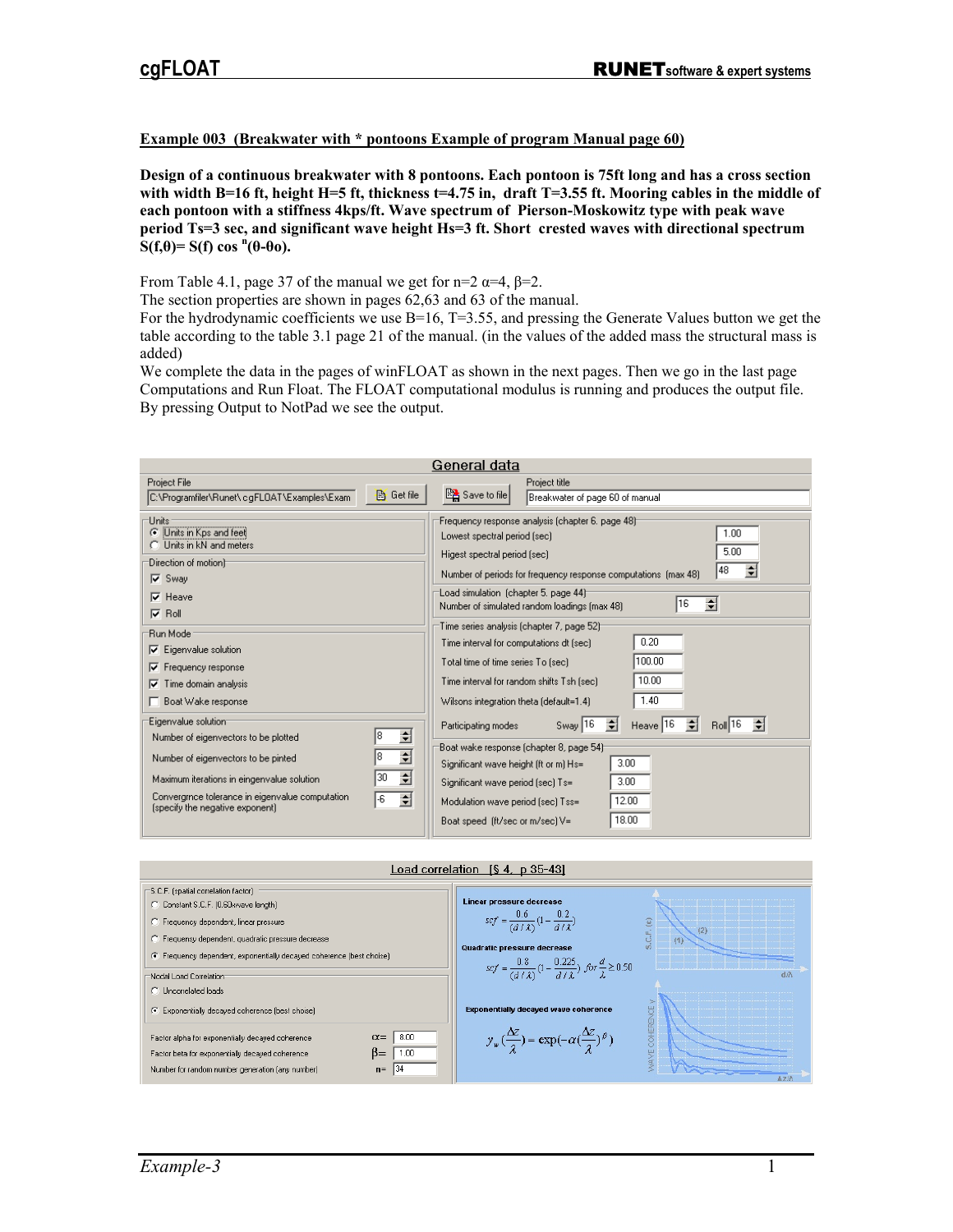

|   |                                                                                                                                                                                                                                                                                    |                               | Connector properties [§ 2, p. 3-6] |         |       |       |
|---|------------------------------------------------------------------------------------------------------------------------------------------------------------------------------------------------------------------------------------------------------------------------------------|-------------------------------|------------------------------------|---------|-------|-------|
| O | "Rigid or flexible connections between pontoons"<br>C Rigid connections between pontoons<br>← Flexible connections between pontoons<br>Pontoon similarity<br>All connectors are the same<br>Connectors are different<br>Modulus of Elasticity [kps/ft2 or kN/m2]<br>Poissons Ratio | $E_C =$<br> 0.480 <br>$V_r =$ | 1000.00                            |         |       |       |
|   | $n$ Lc (length)                                                                                                                                                                                                                                                                    | lcyy                          | lexx                               | Jc      | Acxx  | Acyy  |
|   | 1.000                                                                                                                                                                                                                                                                              | 236.200                       | 15,600                             | 232.000 | 6.700 | 6.700 |

| Hydrodynamic coeffisients [§ 3, p. 7-34]                                                                                                                                                                                                                                                                                       |     |                 |                        |       |                  |       |       |       |            |       |
|--------------------------------------------------------------------------------------------------------------------------------------------------------------------------------------------------------------------------------------------------------------------------------------------------------------------------------|-----|-----------------|------------------------|-------|------------------|-------|-------|-------|------------|-------|
| Total number of supplied hydrodynamic coefficients (interpolation between) =7<br>슬<br>3.<br>Number of middle period (used for eigenvalue and time series analysis)<br>в<br>Cross section width (ft or m) B=<br>16.00<br>Ť<br>$\blacksquare$<br>$B/I = 4.507$<br>Generate Values<br>Cross section draft (ft or m) $T =$<br>3.55 |     |                 |                        |       |                  |       |       |       |            |       |
|                                                                                                                                                                                                                                                                                                                                | sec | B <sub>vS</sub> | <b>B</b> <sub>vH</sub> | BvR.  | Z <sub>v</sub> S | ZvH   | ZvR   | CfS   | <b>CfH</b> | CfR   |
| $\mathbf{1}$                                                                                                                                                                                                                                                                                                                   | 2.1 | 1.065           | 2.953                  | 1.251 | 0.180            | 0.022 | 0.001 | 0.300 | 0.168      | 0.192 |
| $\overline{2}$                                                                                                                                                                                                                                                                                                                 | 2.6 | 1.167           | 2.829                  | 1.249 | 0.237            | 0.064 | 0.002 | 0.361 | 0.284      | 0.149 |
| 3                                                                                                                                                                                                                                                                                                                              | 3.1 | 1.343           | 2.742                  | 1.249 | 0.243            | 0.126 | 0.004 | 0.388 | 0.390      | 0.334 |
| $\overline{4}$                                                                                                                                                                                                                                                                                                                 | 3.9 | 1.619           | 2.747                  | 1.255 | 0.183            | 0.220 | 0.006 | 0.367 | 0.521      | 0.481 |
| 5                                                                                                                                                                                                                                                                                                                              | 4.5 | 1.722           | 2.820                  | 1.261 | 0.132            | 0.274 | 0.006 | 0.321 | 0.590      | 0.494 |
| 6                                                                                                                                                                                                                                                                                                                              | 5.2 | 1.739           | 2.963                  | 1.265 | 0.082            | 0.325 | 0.005 | 0.253 | 0.659      | 0.452 |
| $\overline{7}$                                                                                                                                                                                                                                                                                                                 | 6.3 | 1.678           | 3.195                  | 1.268 | 0.044            | 0.368 | 0.003 | 0.179 | 0.728      | 0.362 |

## *Example-3* 2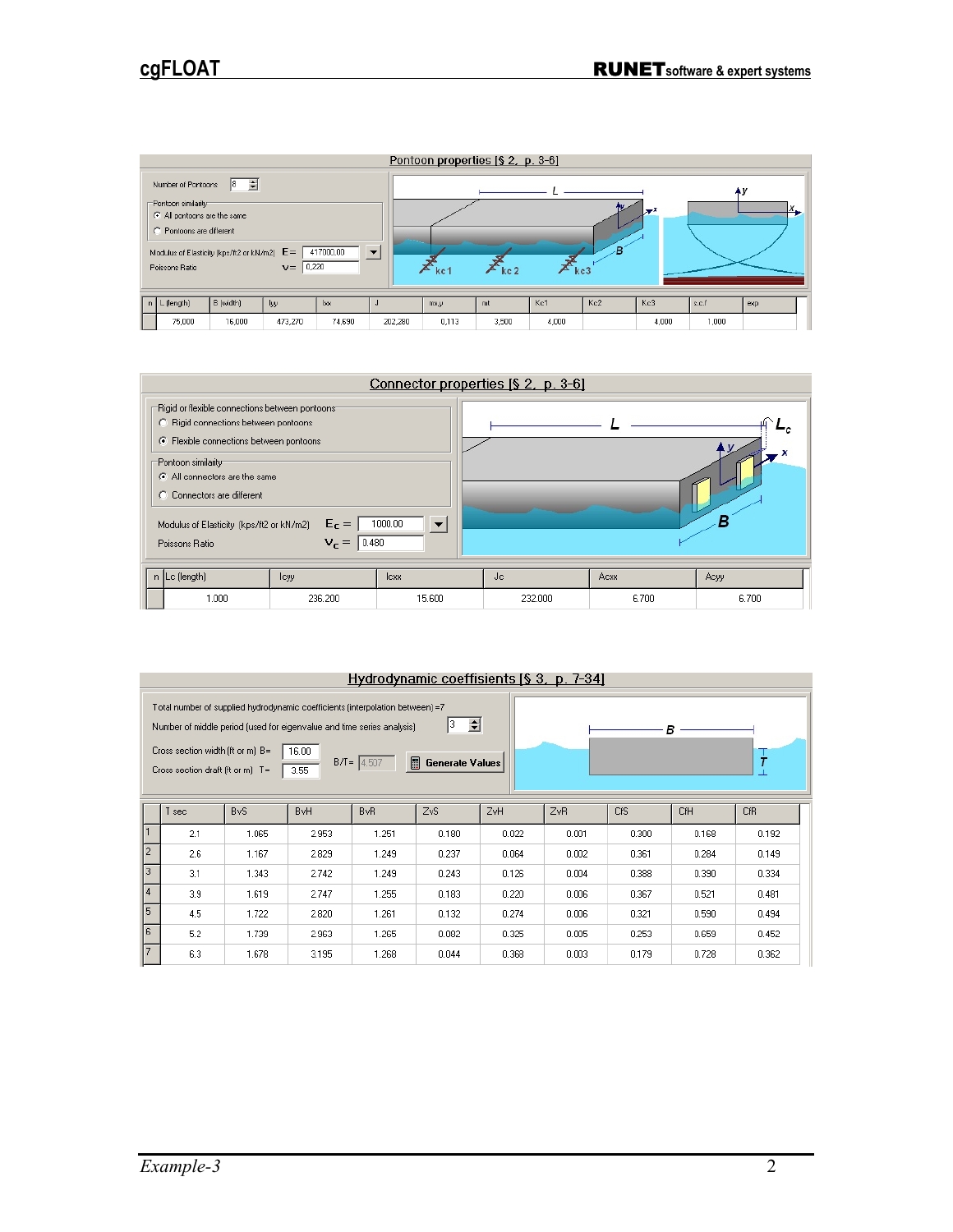| Wave spectrum:<br>Wave spectrum values supplied (periods-amplitude)<br>C Pierson-Moskowitz wave spectrum<br>○ JONSWAP wave spectrum                                                                                                                                                                                                                                                                                                                                                                                      | Pierson-Moskowitz<br>$\sqrt[3]{\mathcal{S}(f)} = \alpha g^2 (2\pi)^{-4} f^{-3} \exp \left\{-\frac{5}{4} (\frac{f}{f})^{-4}\right\}$<br>JONSWAP<br>$g(f) = \alpha g^2 (2\pi)^{-4} f^{-5} \exp \left\{-\frac{5}{4} \frac{(f}{f_p})^{-4}\right\} \exp \left\{-\frac{2\alpha^2 f}{2\sigma^2 f_s^2}\right\}$<br>$g(1) = 0.07$ for K=fp, $\sigma = 0.09$ for bfp |  |
|--------------------------------------------------------------------------------------------------------------------------------------------------------------------------------------------------------------------------------------------------------------------------------------------------------------------------------------------------------------------------------------------------------------------------------------------------------------------------------------------------------------------------|------------------------------------------------------------------------------------------------------------------------------------------------------------------------------------------------------------------------------------------------------------------------------------------------------------------------------------------------------------|--|
| 1.00<br>Lower spectra period (sec)<br>3.00<br>Significant wave height (ft or m) Hs<br>5.00<br>Higher spectra period (sec)<br>÷<br>180<br>Number of spectra frequensies [max 128]<br>3.00<br>Peak wave period Ts<br>$\sigma$ 2 = 0.090<br>$\sigma$ 1 = $\sqrt{0.070}$<br>3.300<br>Y= I<br>JONSWAP spectra coefficients<br>Simulation of wave time series from wave spectrum:<br><b>C</b> Time series simulated from spectrum at equal frequency intervals<br>◯ Time series simulated from spectrum at equal spectra areas |                                                                                                                                                                                                                                                                                                                                                            |  |

| Make Input File<br>Print Input                                                                                                                                                                                                                                                                    | Output to NotePad<br>Get Output File<br>Output to Word<br>Run FLOAT<br>Print Output                                                                                                             |  |
|---------------------------------------------------------------------------------------------------------------------------------------------------------------------------------------------------------------------------------------------------------------------------------------------------|-------------------------------------------------------------------------------------------------------------------------------------------------------------------------------------------------|--|
| Example (manual pg. 60) Breakwater<br>800104013102<br>7<br>з<br>8<br>75.00 16.00<br>473<br>75<br>202<br>0.<br>0.220<br>417000<br>1.000<br>236,000<br>15,600<br>2<br>10000<br>0.450<br>2.100 1.065 2.953 1.251 0.180 0.0<br>2.600 1.167 2.829 1.249 0.237 0.0<br>3.100 1.343 2.742 1.249 0.243 0.1 | PROGRAM CGFLOAT VERS.5 1985 BY C.GEORGIADIS copyright RUNET<br>Example (manual pq. 60) Breakwater with flexible connectors                                                                      |  |
| 3.900 1.619 2.747 1.255 0.183 0.2<br>4.500 1.722 2.820 1.261 0.132 0.2                                                                                                                                                                                                                            | NUMBER OF PONTOONS<br>- 8                                                                                                                                                                       |  |
| 5.200 1.739 2.963 1.265 0.082 0.3<br>6.300 1.678 3.195 1.268 0.044 0.3<br>1.005.00<br>1.00 5.00 3.00 3.00 3.30 0.07 0.0                                                                                                                                                                           | FLAG FOR DIRECTION  0<br>$0$ SWAY + HE AVE + ROLL<br>1 3532<br>2 HEAVE<br>3 ROLL<br>4 SWAY + HEAVE                                                                                              |  |
| 0.20<br>100.00<br>10.00                                                                                                                                                                                                                                                                           | FLAG FOR SAME PONTOONS 0<br>0 SAME<br>1 DIFFERENT                                                                                                                                               |  |
|                                                                                                                                                                                                                                                                                                   | FLAG FOR RIGID COMMECTORS 1<br>0 RIGID<br>1 FLEXIBLE                                                                                                                                            |  |
|                                                                                                                                                                                                                                                                                                   | FLAG FOR SAME CONNECTORS 0<br>0 SAME<br>1 DIFFERENT<br>FLAG FOR RUN MODE  4<br>0 EIGENVALUE SOLUTION                                                                                            |  |
|                                                                                                                                                                                                                                                                                                   | 1 EIGENVALUE + FREQUENC RE SP<br>2 FREQUENCY RESPONSE<br>3 EIGENVAL + TIME SERIES<br>4 ALL THE ABOVE                                                                                            |  |
|                                                                                                                                                                                                                                                                                                   | 0 FEET-KPS<br>1 METERS-KNEWTONS                                                                                                                                                                 |  |
|                                                                                                                                                                                                                                                                                                   | FLAG FOR THE SERIES INPUT 1<br>0 SIMULATED FROM SPECTRUM<br>AT EQUAL FREQUENCY INTERVALS<br>1 SIMULATED FROM SPECTRUM AT<br>EQUAL SPECTRA AREAS<br>2 INPUT TIME SERIES<br>3 READED FROM TAPE 11 |  |
|                                                                                                                                                                                                                                                                                                   | FLAG FOR $3.0.F.$ 3<br>0 INPUT VALUES<br>1 LINEAR PREASURE DECREASE<br>2 QUADRATIC PRESURE DECREASE<br>3 MORE AUURATE                                                                           |  |
|                                                                                                                                                                                                                                                                                                   | FLAG FOR LOAD CORRELATION 1<br>0 UNCORELATED<br>1 EXPONENT CORRELATION                                                                                                                          |  |
| $\overline{14}$                                                                                                                                                                                                                                                                                   | FLAG FOR BOAT WANE ANALYSIS 0<br>0 REGULAR ANALLYSIS<br>1 BOAT WAKE ANALYSIS<br>. <u>–  –  –    </u>                                                                                            |  |